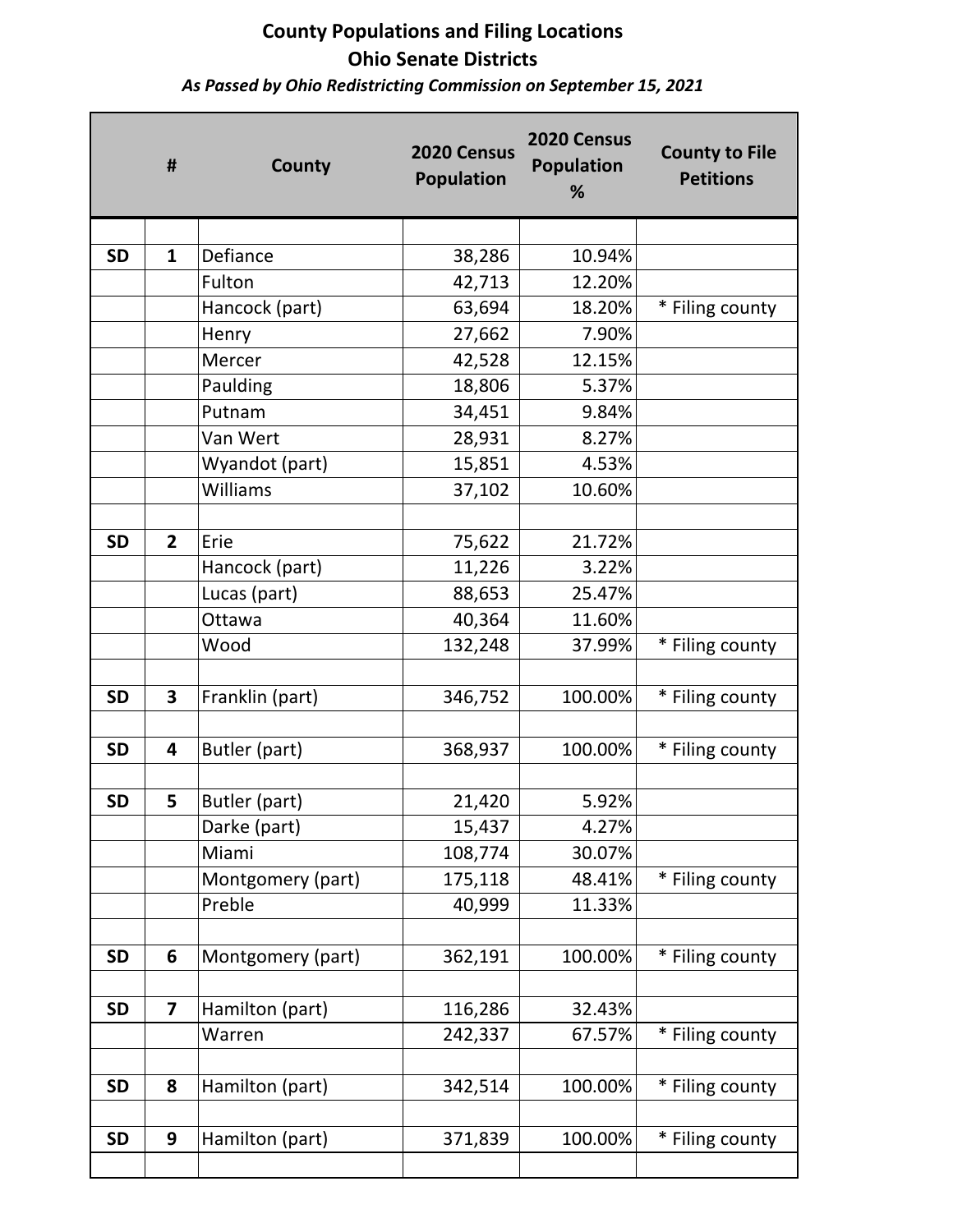*As Passed by Ohio Redistricting Commission on September 15, 2021*

|           | #  | County          | 2020 Census<br><b>Population</b> | 2020 Census<br><b>Population</b><br>% | <b>County to File</b><br><b>Petitions</b> |
|-----------|----|-----------------|----------------------------------|---------------------------------------|-------------------------------------------|
|           |    |                 |                                  |                                       |                                           |
| <b>SD</b> | 10 | Clark           | 136,001                          | 39.10%                                |                                           |
|           |    | Greene          | 167,966                          | 48.30%                                | * Filing county                           |
|           |    | Madison         | 43,824                           | 12.60%                                |                                           |
|           |    |                 |                                  |                                       |                                           |
| <b>SD</b> | 11 | Lucas (part)    | 342,626                          | 100.00%                               | * Filing county                           |
|           |    |                 |                                  |                                       |                                           |
| <b>SD</b> | 12 | Allen           | 102,206                          | 29.30%                                | * Filing county                           |
|           |    | Auglaize        | 46,422                           | 13.31%                                |                                           |
|           |    | Champaign       | 38,714                           | 11.10%                                |                                           |
|           |    | Darke (part)    | 36,444                           | 10.45%                                |                                           |
|           |    | Hardin          | 30,696                           | 8.80%                                 |                                           |
|           |    | Logan           | 46,150                           | 13.23%                                |                                           |
|           |    | Shelby          | 48,230                           | 13.82%                                |                                           |
|           |    |                 |                                  |                                       |                                           |
| <b>SD</b> | 13 | Huron           | 58,565                           | 15.76%                                |                                           |
|           |    | Lorain          | 312,964                          | 84.24%                                | * Filing county                           |
|           |    |                 |                                  |                                       |                                           |
| <b>SD</b> | 14 | Adams           | 27,477                           | 7.77%                                 |                                           |
|           |    | <b>Brown</b>    | 43,676                           | 12.35%                                |                                           |
|           |    | Clermont        | 208,601                          | 58.97%                                | * Filing county                           |
|           |    | Scioto          | 74,008                           | 20.92%                                |                                           |
|           |    |                 |                                  |                                       |                                           |
| <b>SD</b> | 15 | Franklin (part) | 347,161                          | 100.00%                               | * Filing county                           |
|           |    |                 |                                  |                                       |                                           |
| <b>SD</b> | 16 | Franklin (part) | 278,538                          | 81.61%                                | * Filing county                           |
|           |    | Union           | 62,784                           | 18.39%                                |                                           |
|           |    |                 |                                  |                                       |                                           |
| <b>SD</b> | 17 | Clinton         | 42,018                           | 11.96%                                |                                           |
|           |    | Fayette         | 28,951                           | 8.24%                                 |                                           |
|           |    | Gallia          | 29,220                           | 8.32%                                 |                                           |
|           |    | Highland        | 43,317                           | 12.33%                                |                                           |
|           |    | Jackson         | 32,653                           | 9.29%                                 |                                           |
|           |    | Lawrence        | 58,240                           | 16.57%                                |                                           |
|           |    | Pike            | 27,088                           | 7.71%                                 |                                           |
|           |    | Ross            | 77,093                           | 21.94%                                | * Filing county                           |
|           |    | Vinton          | 12,800                           | 3.64%                                 |                                           |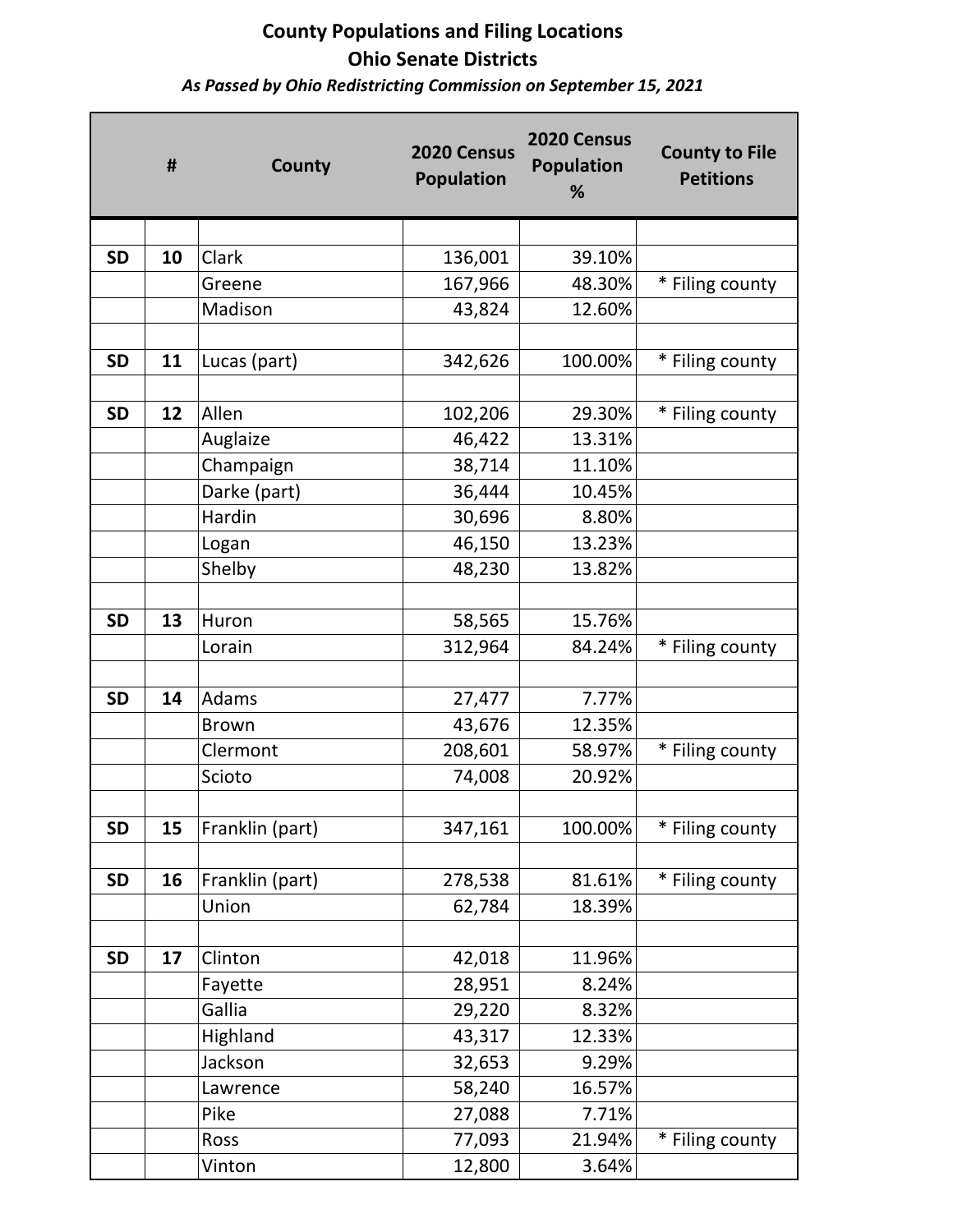*As Passed by Ohio Redistricting Commission on September 15, 2021*

|           | #  | County          | 2020 Census<br><b>Population</b> | 2020 Census<br><b>Population</b><br>% | <b>County to File</b><br><b>Petitions</b> |
|-----------|----|-----------------|----------------------------------|---------------------------------------|-------------------------------------------|
| <b>SD</b> | 18 | Ashtabula       | 97,574                           | 26.07%                                |                                           |
|           |    | Geauga (part)   | 44,060                           | 11.77%                                |                                           |
|           |    | Lake            | 232,603                          | 62.15%                                | * Filing county                           |
|           |    |                 |                                  |                                       |                                           |
| <b>SD</b> | 19 | Delaware        | 214,124                          | 62.72%                                | * Filing county                           |
|           |    | Holmes (part)   | 29,600                           | 8.67%                                 |                                           |
|           |    | Knox            | 62,721                           | 18.37%                                |                                           |
|           |    | Morrow          | 34,950                           | 10.24%                                |                                           |
|           |    |                 |                                  |                                       |                                           |
| <b>SD</b> | 20 | Fairfield       | 158,921                          | 43.26%                                | * Filing county                           |
|           |    | Hocking         | 28,050                           | 7.64%                                 |                                           |
|           |    | Perry           | 35,408                           | 9.64%                                 |                                           |
|           |    | Pickaway        | 58,539                           | 15.94%                                |                                           |
|           |    | Muskingum       | 86,410                           | 23.52%                                |                                           |
|           |    |                 |                                  |                                       |                                           |
| <b>SD</b> | 21 | Cuyahoga (part) | 371,335                          | 100.00%                               | * Filing county                           |
|           |    |                 |                                  |                                       |                                           |
| <b>SD</b> | 22 | Ashland         | 52,447                           | 14.91%                                |                                           |
|           |    | Medina          | 182,470                          | 51.87%                                | * Filing county                           |
|           |    | Wayne           | 116,894                          | 33.23%                                |                                           |
|           |    |                 |                                  |                                       |                                           |
| <b>SD</b> | 23 | Cuyahoga (part) | 372,878                          | 100.00%                               | * Filing county                           |
|           |    |                 |                                  |                                       |                                           |
| <b>SD</b> | 24 | Cuyahoga (part) | 372,031                          | 100.00%                               | * Filing county                           |
|           |    |                 |                                  |                                       |                                           |
| <b>SD</b> | 25 | Franklin (part) | 351,356                          | 100.00%                               | * Filing county                           |
|           |    |                 |                                  |                                       |                                           |
| <b>SD</b> | 26 | Crawford        | 42,025                           | 11.93%                                |                                           |
|           |    | Marion          | 65,359                           | 18.55%                                |                                           |
|           |    | Richland        | 124,936                          | 35.46%                                | * Filing county                           |
|           |    | Sandusky        | 58,896                           | 16.72%                                |                                           |
|           |    | Seneca          | 55,069                           | 15.63%                                |                                           |
|           |    | Wyandot (part)  | 6,049                            | 1.72%                                 |                                           |
|           |    |                 |                                  |                                       |                                           |
|           |    |                 |                                  |                                       |                                           |
|           |    |                 |                                  |                                       |                                           |